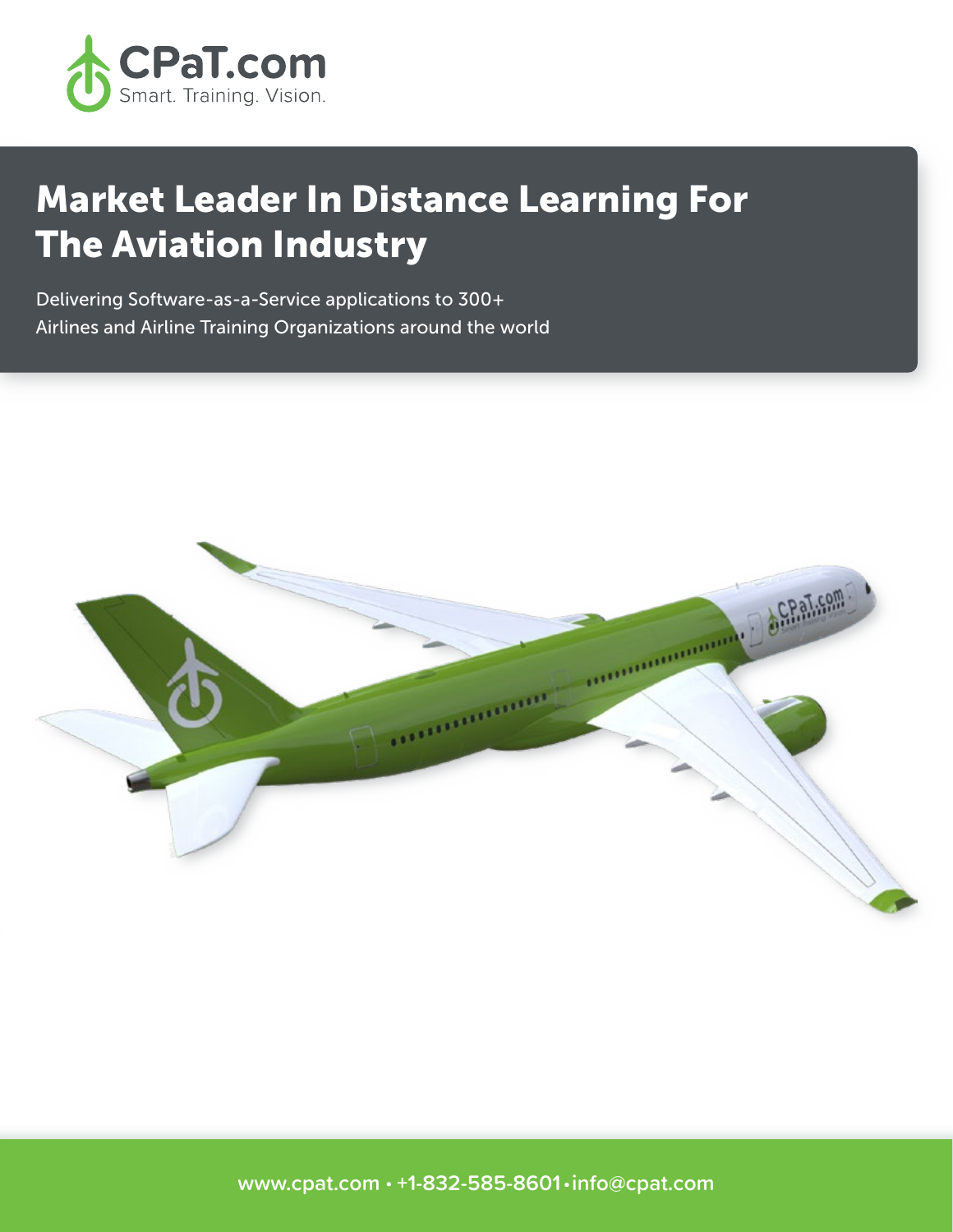# About Us

CPaT is the market leader in distance learning for the aviation industry. Bringing more than 25 years of experience to the industry, CPaT delivers software-as-a-service applications to more than 300 global aviation customers, serving 70,000+ individual users, and providing over one million hours of training each year.

CPaT has a robust portfolio of courses aligned with our four, core pillars – Access, Instruct, Invent, and Assist.



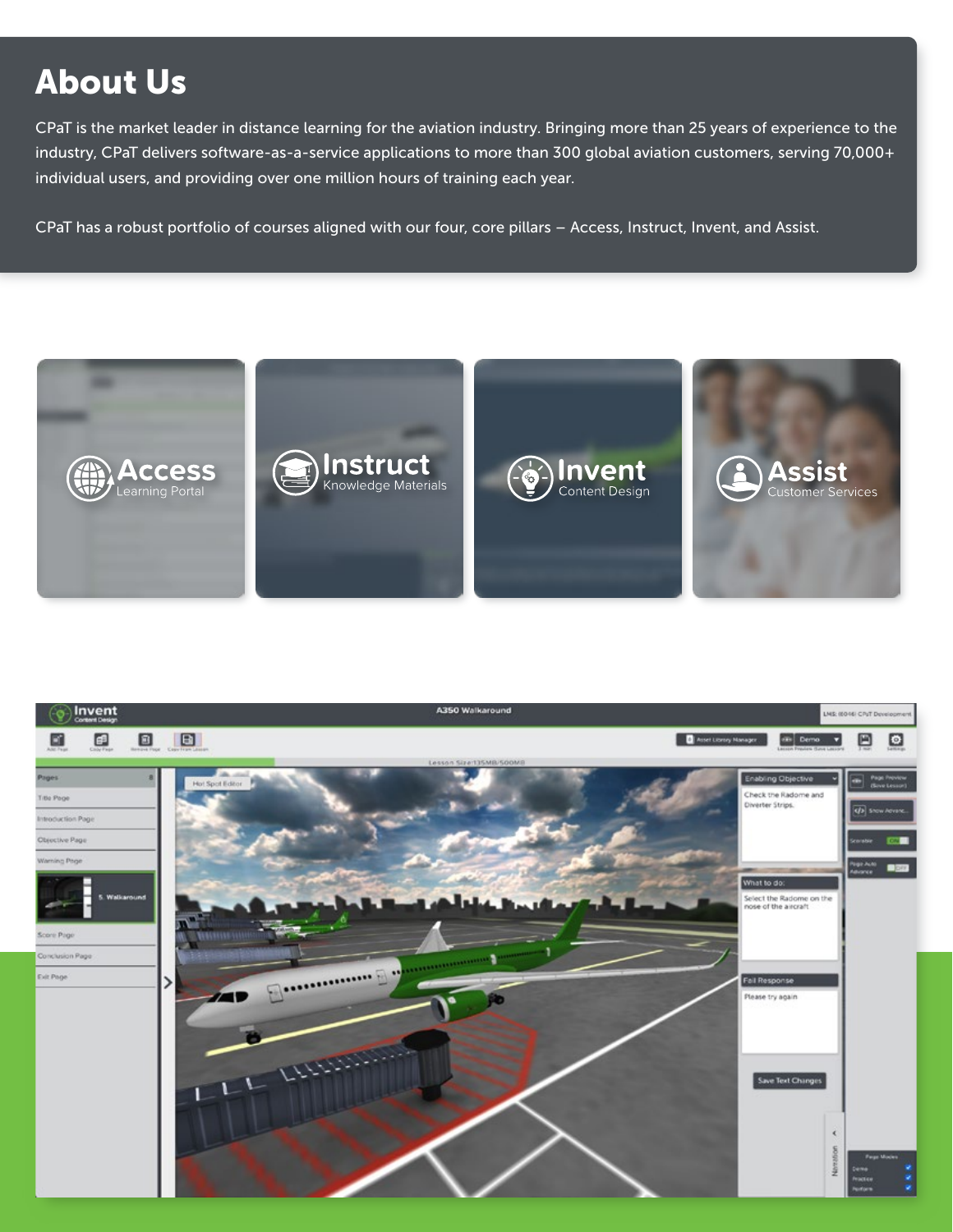### Access Learning Management Suite



| Outbries - +                                 | (LAces                                                                                                                                                                                                                                                                | benytons liens auto becaus |
|----------------------------------------------|-----------------------------------------------------------------------------------------------------------------------------------------------------------------------------------------------------------------------------------------------------------------------|----------------------------|
| 5 Inches                                     | <b>LEASEN</b>                                                                                                                                                                                                                                                         |                            |
| (Links)                                      | Sale   Albertaran   Autore                                                                                                                                                                                                                                            |                            |
| 16 Room.<br><b>BI Company</b>                | Separate W. Sales 11, W. Clear boott oft<br><b>Barnette</b>                                                                                                                                                                                                           | ٠                          |
| B Carrier                                    |                                                                                                                                                                                                                                                                       | <b>Contact:</b>            |
| <b>STORY</b>                                 | & at the difference of the financial con-                                                                                                                                                                                                                             |                            |
| <b>FTI Guerrante</b>                         | A maximum trainer from the set of the action of the SE                                                                                                                                                                                                                | -                          |
| Til tier Lines                               | Engineering on till as @                                                                                                                                                                                                                                              |                            |
| <b>B. Installation</b><br><b>B</b> Incomercy | A relaxation and the A                                                                                                                                                                                                                                                |                            |
| (6 Jane 1)                                   | <b>Britannich</b>                                                                                                                                                                                                                                                     |                            |
| Oli Helen                                    | A 14 Year old and trace registery assumed to list of the                                                                                                                                                                                                              |                            |
| ----                                         | (8) In the case can be followed by the age of the                                                                                                                                                                                                                     |                            |
| <b>Sun Suite</b>                             | The recite the benefits and The                                                                                                                                                                                                                                       |                            |
|                                              | A rather as a property of the A                                                                                                                                                                                                                                       |                            |
|                                              | a series and the contract of the contract of the contract of the contract of the contract of<br>A series that has no money and countries are in the first and the                                                                                                     |                            |
|                                              | A relative to consumer and its                                                                                                                                                                                                                                        |                            |
|                                              | The most man forest and IR                                                                                                                                                                                                                                            |                            |
|                                              | A record and support the second telephone of the second control and the second con-                                                                                                                                                                                   |                            |
|                                              | & Front Auto land last                                                                                                                                                                                                                                                |                            |
|                                              | A most lease causa's bailey lead-                                                                                                                                                                                                                                     |                            |
|                                              | the control of the control of the control of the control of the control of the control of the control of the control of the control of the control of the control of the control of the control of the control of the control<br>THE PARTIES MULTIPLE HOUSE COUNTIES. |                            |
|                                              | The mount would consume a process comes                                                                                                                                                                                                                               |                            |
|                                              | A 2003 Robb Street of North Renew                                                                                                                                                                                                                                     |                            |
|                                              | to move been care for                                                                                                                                                                                                                                                 |                            |

CPaT's first core pillar is our Access Learning Portal, which includes the CPaT Learning Management System (LMS), Mobile Application, Universal API and CPaT I-Check Student Verification. CPaT Access provides companies with all the tools required for their students to train anywhere, anytime, across all devices.

CPaT's Access LMS offers a simple and easy to use learning interface for both instructors and students. Through Universal API, it's easy to integrate CPaT's LMS with any third-party system with an API or ability to consume a CPaT API.

#### **Students**

- Dynamic exam system
- Qualifications tracking and management
- Digital grade sheets
- Student records and completion tracking
- Offline/online training convenience through CPaT's Mobile App (Apple, Android, and Windows devices)
- Microsoft Azure network ensures access even in the most remote locations

#### Administrators

- GDPR Compliance
- LMS branded to your company
- **Intuitive navigation and course assigning**
- Self-upload content
- Robust administrator controls
- Administrator notifications and e-mailed reports
- Student to instructor

Have confidence in all our students training by leveraging CPaT I-Check, our biometric student verification system. CPaT I-Check analyzes keystrokes and behavior to ensure the identity of students completing training and delivers exception-based data for suspicious activity only, saving administrators time and money.

| Out horized.           |                                                                    |                                                                                   |                |                                                                          | <b>Chap Thompson and Am</b>            |  |
|------------------------|--------------------------------------------------------------------|-----------------------------------------------------------------------------------|----------------|--------------------------------------------------------------------------|----------------------------------------|--|
|                        |                                                                    | Hearts 1. Non-externates a share-distance to disapply the case in Shart SV.       |                |                                                                          |                                        |  |
| <b>M</b> Brazen.       | Carriculum Word BY                                                 |                                                                                   |                |                                                                          |                                        |  |
|                        |                                                                    |                                                                                   |                |                                                                          | Downell E. DormalCN 145                |  |
|                        | ---                                                                |                                                                                   |                |                                                                          |                                        |  |
|                        | <b>Univ Name</b>                                                   |                                                                                   |                |                                                                          |                                        |  |
| _                      | Fredric Billegrounds.                                              | Password Read                                                                     | $\sim$ 1       | Ownstrees.                                                               |                                        |  |
| <b>Air Lines</b>       | <b>Diet</b><br><b>Toronto</b>                                      |                                                                                   | $\sim$         |                                                                          |                                        |  |
|                        | Sex.                                                               | <b>BuCard Entiment</b><br>Team Arts, Calciniers Armstrown                         | O              |                                                                          |                                        |  |
|                        | <b>Tourist</b>                                                     |                                                                                   |                | 96%                                                                      |                                        |  |
|                        | <b>Traiting</b><br><b>Wallet</b>                                   | <b>Linarius Changes</b><br>They think the state of the term is an expected to the | $\sim$ 1.<br>m |                                                                          |                                        |  |
|                        |                                                                    |                                                                                   |                |                                                                          | Ministy Williams                       |  |
|                        |                                                                    | <b>BioCheck</b><br><b>Brown and Care at the</b>                                   | $-1$<br>m      | <br>and the state and an additional process of the state<br><b>COLOR</b> | 100% Cashibitos Great                  |  |
| <b>St. Transferred</b> |                                                                    |                                                                                   |                |                                                                          |                                        |  |
|                        |                                                                    |                                                                                   |                |                                                                          |                                        |  |
|                        | Energy Heavilation: Miset RK                                       |                                                                                   |                |                                                                          |                                        |  |
|                        | <b>Daniel</b>                                                      |                                                                                   |                |                                                                          |                                        |  |
|                        |                                                                    |                                                                                   |                |                                                                          |                                        |  |
|                        | <b>Paul &amp; Classic Systems</b><br><b><i><u>Press De</u></i></b> |                                                                                   |                |                                                                          |                                        |  |
|                        | ıо<br>---                                                          | e<br>-10<br><b>Adiust Nova</b>                                                    |                |                                                                          |                                        |  |
|                        | <b>They Congress</b><br><b>Riveral Nordon</b><br>Lesson:           |                                                                                   |                | <b>Tara Emaller</b>                                                      | for eacher Reform Industrialists - New |  |
|                        | <b>Danibasis</b>                                                   | terait on the interior.                                                           |                | Someon the Internet<br><b>Service</b>                                    |                                        |  |
|                        |                                                                    |                                                                                   |                |                                                                          |                                        |  |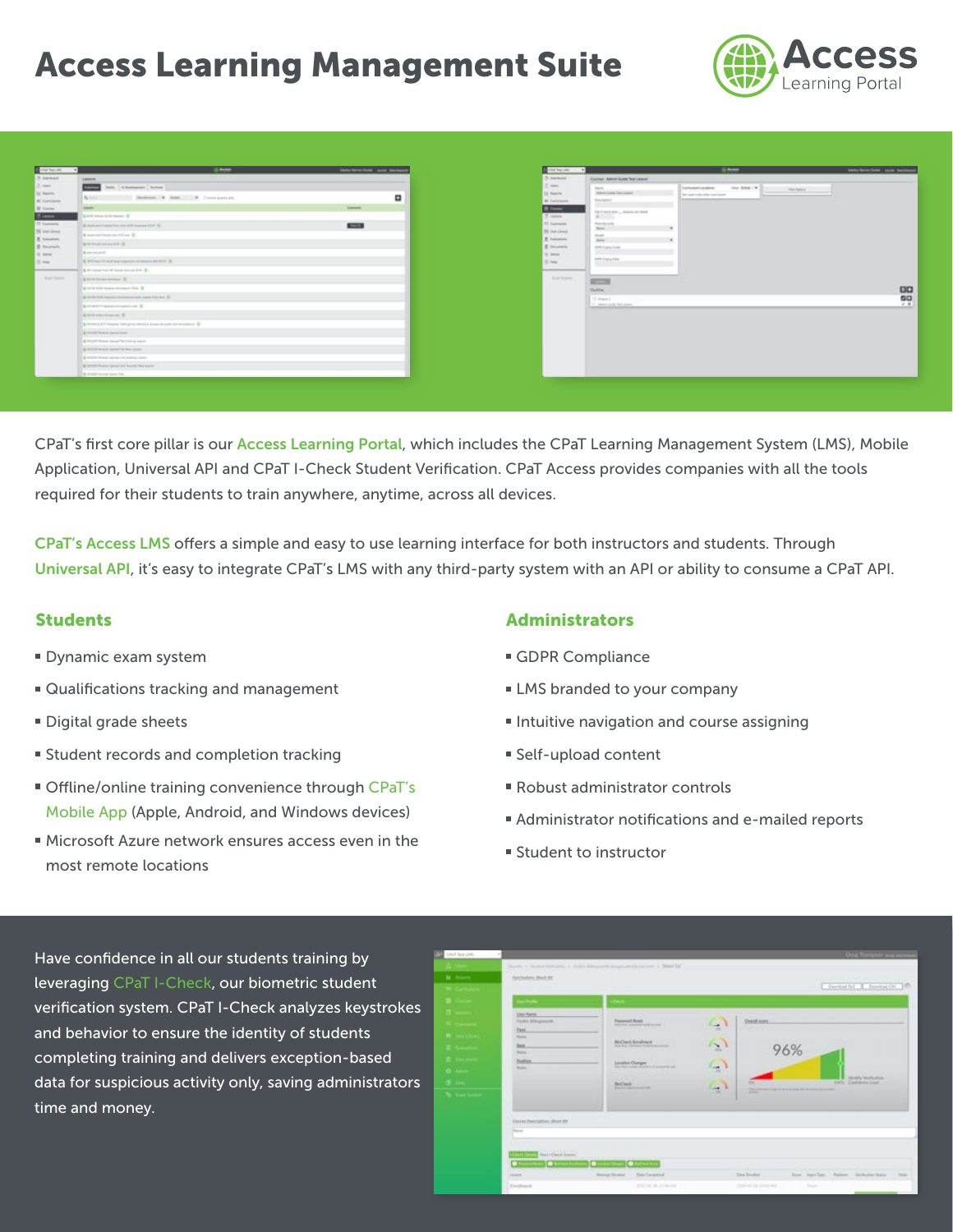## CPaT Instruct Knowledge Materials





CPaT's Instruct Knowledge Materials is the industry's most comprehensive catalog of courses, interactive diagrams, and aircraft procedures trainers. Within this pillar of CPaT, our customers have access to more courses spanning the most fleet types in the industry.

#### 100+ Aircraft Systems Courses

#### (Initial, Recurrent, Differences and Transitions Training)

- Airbus: A220 | A320 | A320 Neo | A330 | A340 | A350
- ATR: 72/42-500 | 72/42-600
- Boeing: 737 Classic | 737 MAX | 737 NG | 737-200 | 747-400 | 747-8 | 757 | 767 | 777 | 787
- Bombardier: CRJ 700/900 | DHC-8 100/300 | DHC-8/Q400
- Embraer: EMB 175/170 | EMB 190 | EMB 195 | ERJ 145
- Fokker: F100
- McDonnell Douglas: MD-80

#### 40+ Aviation Specialty Courses (General Subjects)

CPaT provides an extensive library of general subject and aviation specialty courses from A to Z. Ranging from ADS-B, ALAR, Concepts of Aircraft Performance, to Crew Resource Management, GPS, Hazmat, to Volcanic Ash, Weapons and Weather Radar, CPaT has you covered.

For our full list of courses, visit CPaT.com or contact a CPaT Sales Representative.

#### Aircraft Procedures Suite

CPaT's Aircraft Procedures Suite offers 2D and 3D training for FMS Skills Keypad training, Cockpit Procedures and Walk Around training.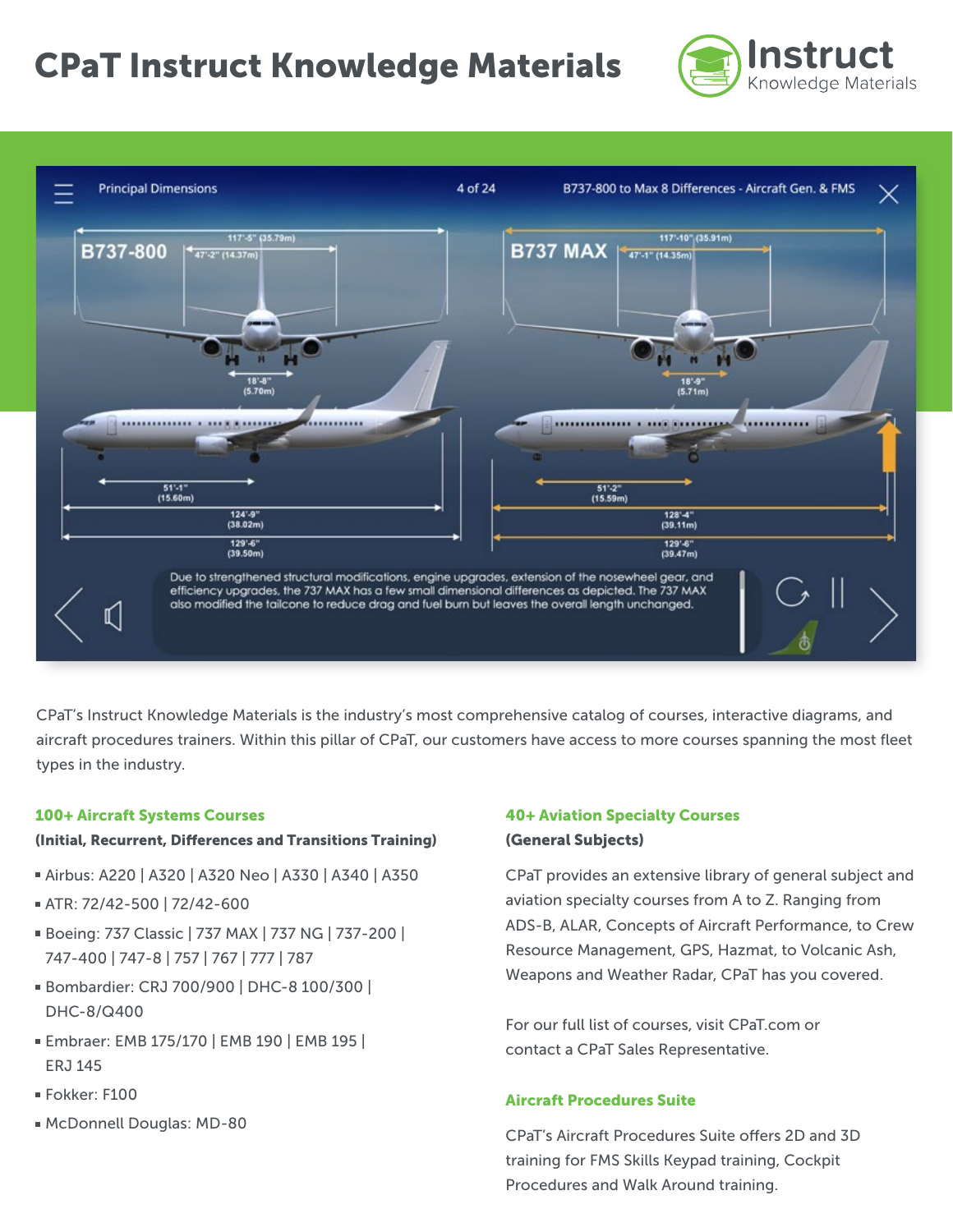#### Interactive Diagrams

CPaT's Interactive Diagrams offer an innovative and exciting approach to teach and study aircraft systems. This type of instruction aids in scenario-based discussions for the classroom. Manipulate systems cockpit controls, observe normal and abnormal reactions of the aircraft systems and more with our Interactive Diagrams.

#### 3D Cockpit Procedures Trainer

- **3D Cockpit Environment**
- Pre-loaded OEM Procedures
- Adaptable to Virtual Reality (coming soon)



#### FMS Skills Trainer

Configurable to enable training on many FMS functions, including: FMS initialization, Flight Plan Data, Operational Exercises and SOPs, Departure and Arrival Procedures, etc.

![](_page_4_Picture_9.jpeg)

#### 3D Walk-Around Trainer

- **5D Walk Around Training Environment**
- **Train Pre-flight Checklist and Flows**
- **Pre-loaded OEM Procedures**
- Adaptable to Virtual Reality (coming soon)

CPaT Instruct provides everything a student needs to train effectively and gain expertise.

Through CPaT Invent, trainers are empowered to elevate their training tailored to their airline's SOPs, regulatory requirements, and more.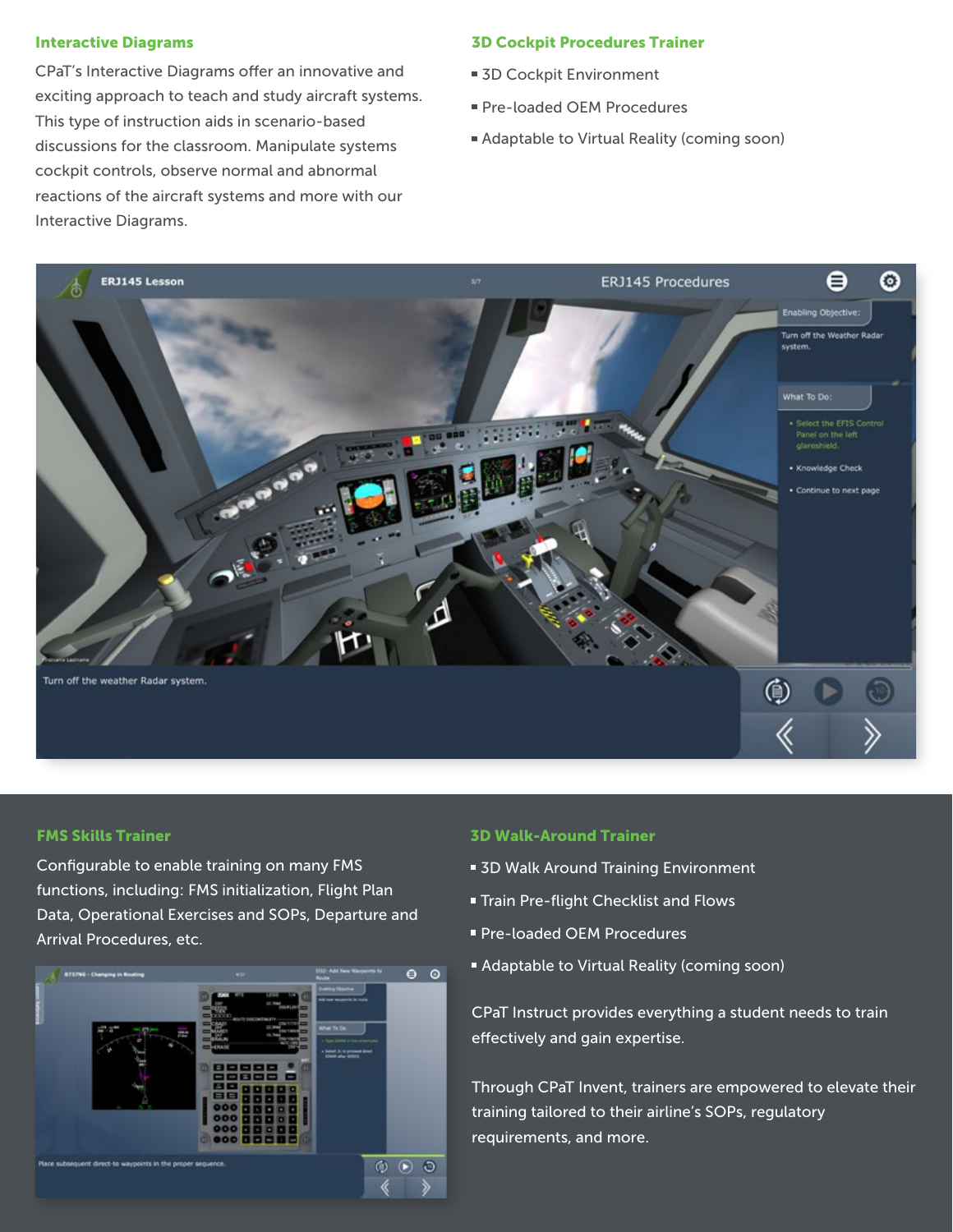### CPaT Invent Content Design Software

![](_page_5_Picture_1.jpeg)

![](_page_5_Picture_2.jpeg)

The next core pillar is CPaT's innovative Invent Content Design software. CPaT Invent was developed in response to an identified gap in the aviation training, distance learning industry. We recognize that one size doesn't fit all for individual providers when it comes to highly specialized curriculum. With Invent, it is our goal to empower aviation training departments to modify CPaT's courseware or their own training, tailored to their fleet types, SOPs, regulatory requirements, and more.

### Key Features

- Create, modify, or maintain CPaT courseware or your courseware
- **Improve safety by enabling specialized training**
- Reinforce important training concepts by allowing the user to upload reference material, images, videos, and illustrations
- Elevate training with CPaT's library of aviation training imagery and assets
- Provide a wide variety of instruction, with 3D and Virtual Reality capabilities
- Machine Translation and Audio Narration capabilities

This first of a kind software is a game changer in the aviation training, distance learning industry. CPaT Invent is dynamic, expandable, and grows with the needs of aviation.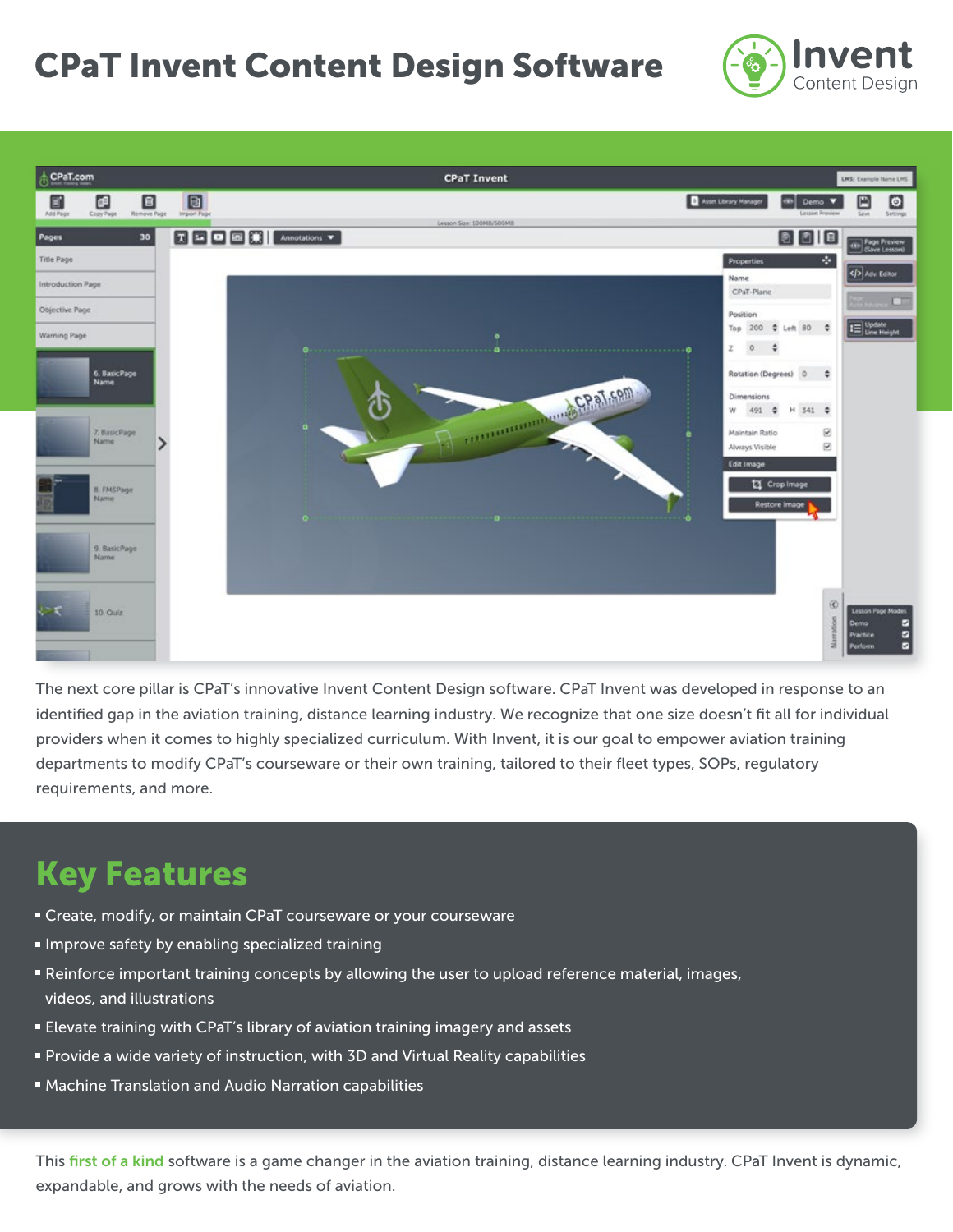### Assist Customer Services

![](_page_6_Picture_1.jpeg)

![](_page_6_Picture_2.jpeg)

CPaT's Assist Customer Services pillar provides clients with support for a successful distance learning program, including support for students, administrators, and course developers. Our customer service is the best in the industry, offering 24/7 responsive support in addition to content support and courseware development as part of our full customer services offering.

### Current Students and Administrators

Call Direct:

+1 - 832 - 585 - 8601

support@cpat.com Monday - Friday (7:00am to 5:00pm) UTC-6 (0800-1700)

### **New Customers**

Contact Us: www.cpat.com/contact-us info@cpat.com

![](_page_6_Picture_10.jpeg)